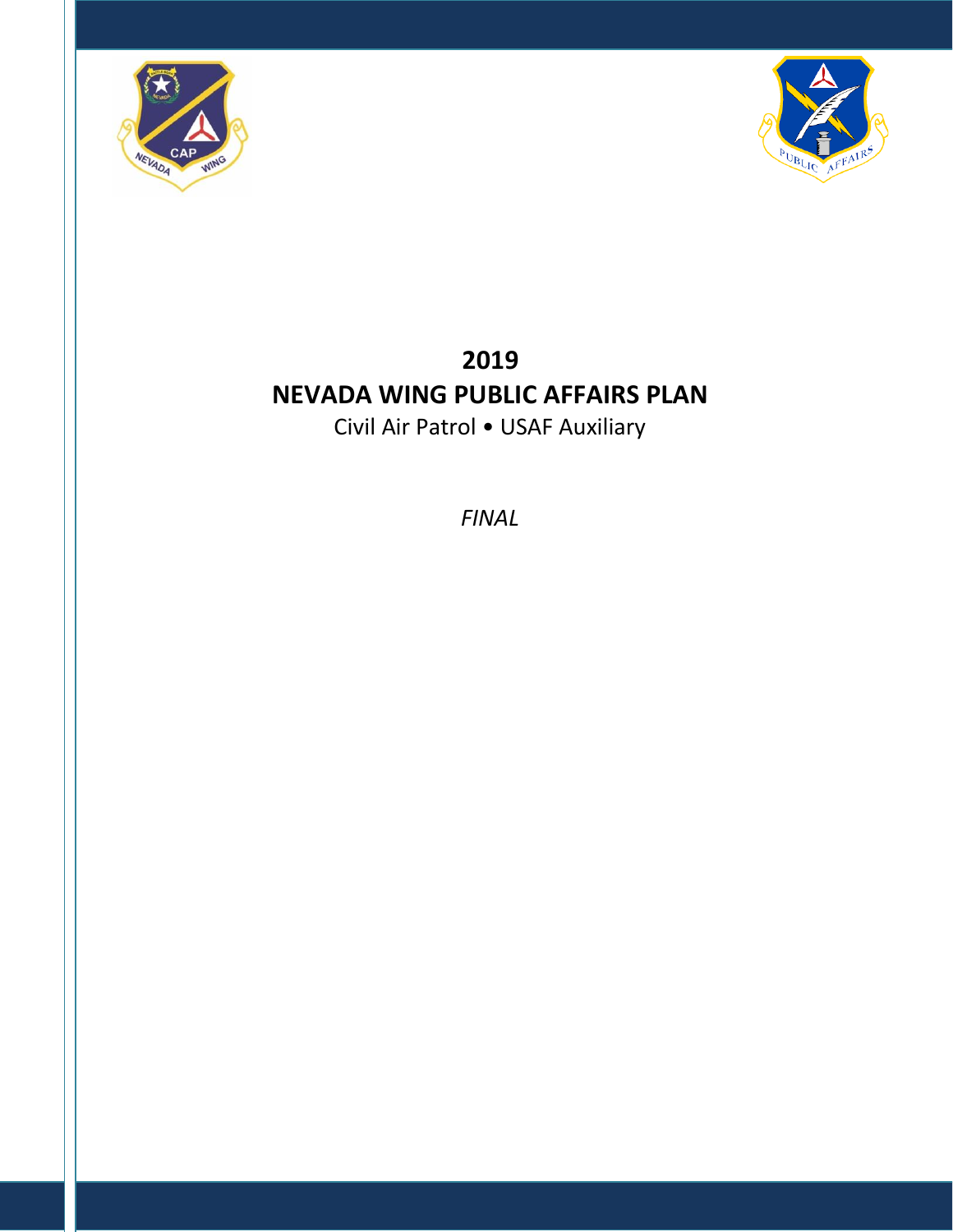# **Situation and Analysis**

The Nevada Wing was chartered in December 1941 and contributed to the nation through search and rescue as well as military support roles during the Second World War. Since then, Nevada Wing has provided search and rescue capabilities throughout the nation's seventh largest state (in terms of land mass). It took the lead in the nation's largest SAR event, the 2007 Steve Fossett Search.

Today, the Nevada Wing continues to focus on Civil Air Patrol's three mission programs — emergency services, cadet programs and aerospace education — and has begun to emphasize those missions' interrelated nature. Training includes not only skills for all members but also STEM, primary flight training opportunities, and leadership for cadets.

### **Aerospace Education**

- Increased implementation of STEM Kits within squadrons.
- Demonstrated STEM Kits for local schools.
- Included aerospace education activities during cadet orientation ride opportunities.
- Expanded the aerospace education instructor corps by including many more senior members.
- Created an annual drone competition for cadets and senior members.

### **Cadet Programs**

- Increased participation in CAP's National Cadet Special Activities.
- Doubled cadet participation in the Civic Leadership Academy in Washington, D.C.
- Provided orientation flights to 64 percent of cadets within 180 days of joining.
- Strengthened the orientation flight program by using winch launches.
- Provided orientation flights for local Air Force Junior ROTC and ROTC cadets.

### **Emergency Services**

- 70 percent of members are General Emergency Service qualified.
- 50 percent of senior members have taken advanced Incident Command System courses.
- 41 percent of the wing is radio-qualified.
- 27 percent of the wing is aircrew-qualified.

### **Wing Statistics:**

704 members: 268 Cadet members, and 436 adult members within 12 active squadrons.

### **Northern Nevada:**

- Carson City NV-047
- Douglas County NV-067
- Elko-NV 029
- Humboldt County- NV 068
- Tahoe-Truckee NV-027
- Reno NV-054

# **Southern Nevada:**

- Henderson NV-065
- Jack Schofield NV-802
- Las Vegas NV-070
- Nellis Senior NV-064
- Pahrump NV-051
- Vegas Valley NV-077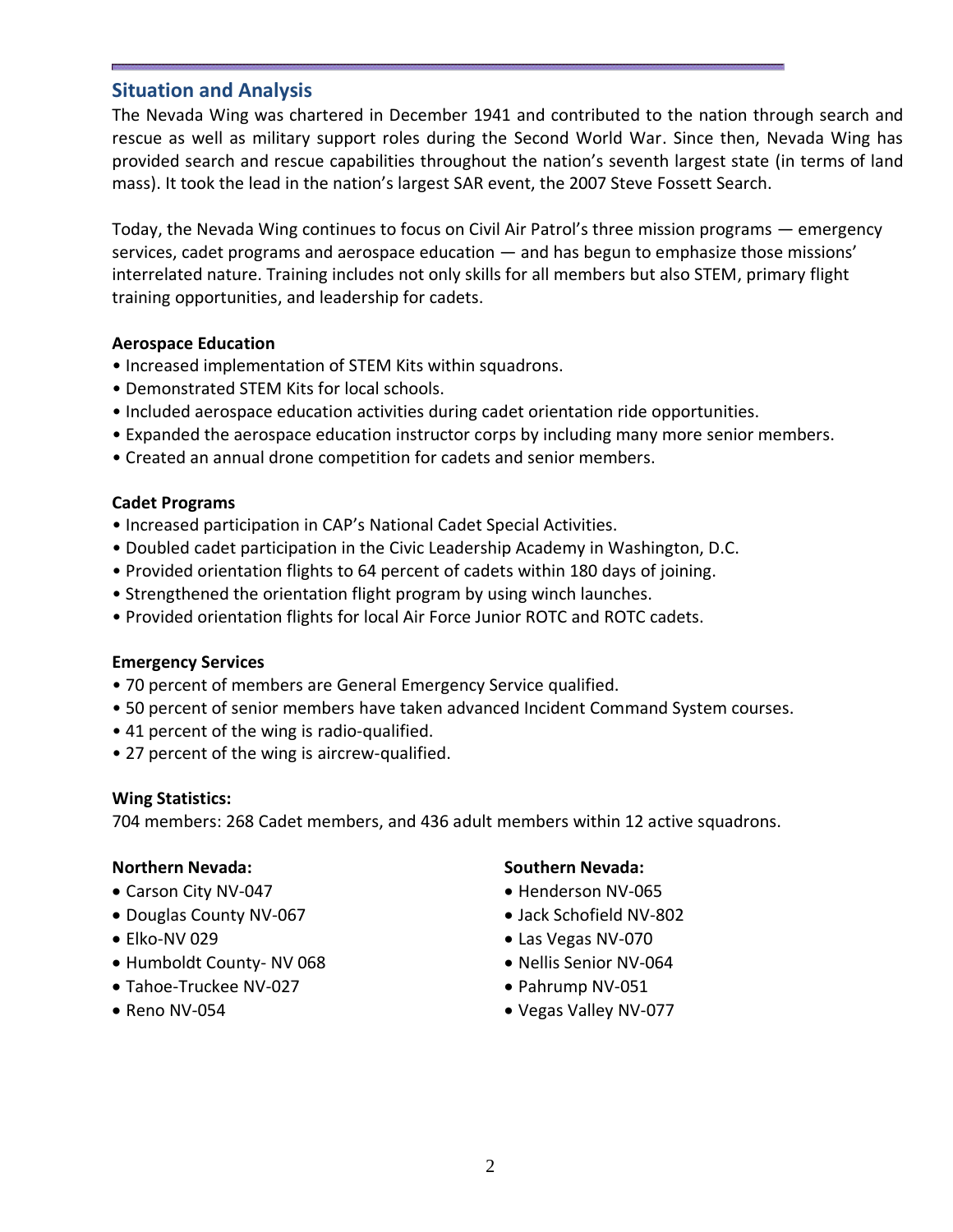**Commander** Col Deborah A. Pierce [deborah.pierce@nvwg.cap.gov](mailto:Deborah.pierce@nvwg.cap.gov) **Wing Headquarters**

601 South Rock Blvd Reno, NV • 775-358-3700

#### **Website**

[www.nvwgcap.org](https://nvwgcap.org/index.html)

## **Social Media channels: Facebook/Twitter**

<https://www.facebook.com/nvwg.cap/> **@**[NevadaWingCAP](https://twitter.com/NevadaWingCAP)

## **Nevada Wing Public Affairs Staff:**

- Capt Maryan Tooker, Nevada Wing Public Affairs Director
- 1st Lt Mark Aguiar, Deputy Public Affairs Officer
- Maj Dale Brown, Assistant Public Affairs Officer
- Maj Mohammed A. High, Assistant Public Affairs Officer
- Maj Robert Lopez, Assistant Public Affairs Officer

# **Strengths**

# **Nevada Wing**

- Has a diverse, experienced staff that is committed to the highest ideals of volunteer service. The staff makes excellent use of technology to promote collaboration at a great distance, but still has the ability to meet as a body at the monthly Wing meetings.
- Is an acknowledged leader in all of its missions and is serving the local communities and the nation.
- Has an on-call Incident Management Action Team (IMAT) which can be mobilized, arrive on site, establish a mission base, and run operations until the local assets can be reassembled.
- First to implement ReadyOp VolP communication system.
- Continues to support Green Flag operations for active-duty training.

# **Wing PAO Training and Qualifications**

- The Wing PAO has a very strong background in professional videography and photography.
- Has achieved the Specialty Track level of Senior.
- Has completed the following FEMA Independent Study courses:
	- o ICS 100 Introduction to Incident Command System
	- o ICS 242 Effective Communication
	- o ICS 200 ICS for Single Resources and Initial Action Incident
	- o ICS 300: Intermediate ICS for Expanding Incidents
	- o ICS 400: Advanced ICS for Command and General Staff
	- o ICS 700 NIMS: An Introduction
	- o ICS 800 National Response Framework, An Introduction
- Has completed the following FEMA PIO training courses:
	- o IS 29 Public Information Officer Awareness
	- o IS 42 Social Media in Emergency Management
	- o ICS 702 NIMS Public Information Systems
	- o G291 Joint Information System/Planning Course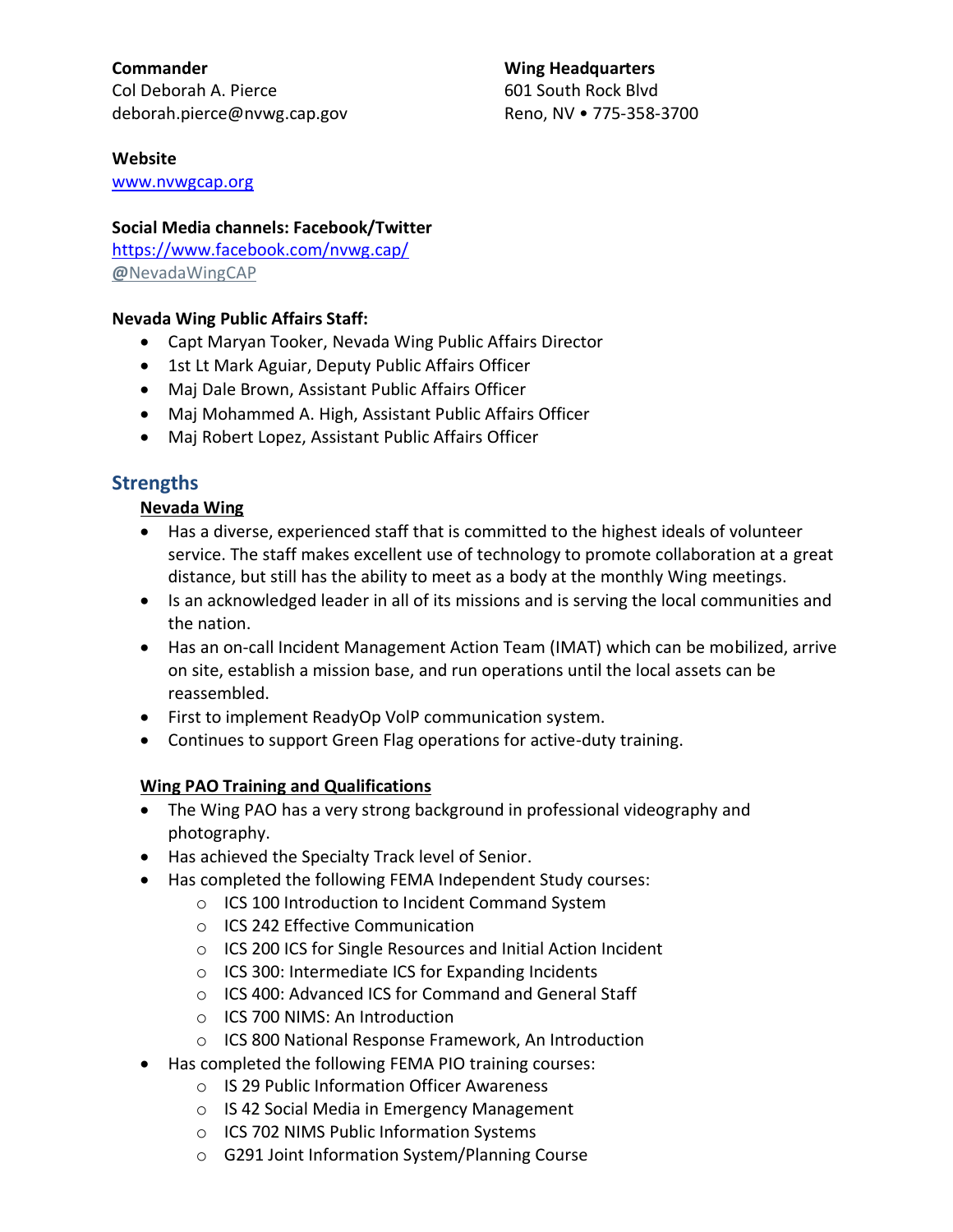## **Wing Performance 2018**

- 517 Emergency Responders
- 112 aircrew personnel
- 28 Mission Pilots
- 91 Mission Observers
- 116 Mission Scanners
- 10 Airborne Photographers
- 14 Squadrons Statewide
- Aircraft
	- 11 single engine
	- 2 gliders
- 19 vehicles
- Interoperable Communications
	- 16 VHF/FM repeaters
	- 98 VHF/FM stations
	- 22 HF stations
- Missions
	- 7 search and rescue missions
- 7 lives saved\*
- $\blacksquare$  13 finds\*

*\* Includes lives saved and finds credited with national team support*

- 2 other Air Force support missions
- 22 training missions
- 6 other missions in support of partner agencies and organizations or local municipalities
- Cadet Flying
	- 681 CAP, AFROTC & AFJROTC cadet orientation flights
- Total Hours Flown: 1,621
- Financial
	- \$36,968 in state funding
	- \$2 million value of wing's volunteer hours

# **Wing Awards**

Nevada Wing's Green Flag program received a special commendation from the U.S. Air Force (USAF) for their contribution to USAF's overall mission.

# **2018 Major Events in Nevada Wing**

- NVWG website redesign
- Green Flag: Nellis AFB Low Level Route Surveys
- Travis AFB Low Level Route Surveys
- Wreaths Across America
- NVWG Conference, Elko, NV
- NV Air Guard Family Day
- CAP-USAF SAREX
- NVWG Encampment
- Sparks Hometown Parade
- Operation Santa Claus
- EAA Orientation Flights
- Aviation Nation, Nellis AFB
- Recruiting Table at the Reno Championship Air Races
- Recruiting table/CAP aircraft static display at Aviation Roundup, Minden-Tahoe Airport
- Five Honor Flight events at Reno-Tahoe International Airport

# **3. Weaknesses**

- Nevada's size has an enormous impact on the Nevada Wing. Nevada's land mass is 110,567 square miles, which makes it the 7th largest state in the continental United States. This vast territory is very sparsely populated and the federal government controls 83% of the land. With the exception of the Las Vegas Valley, squadrons are geographically distant, making group training and activities difficult.
- In 2018, Nevada's population climbed to 3 million and is now the fastest growing state in the nation. However, that growth was dominated in the Las Vegas Valley and Reno, the largest population centers, which are 452 miles apart. This leaves the rest of Nevada's population widespread and relatively isolated.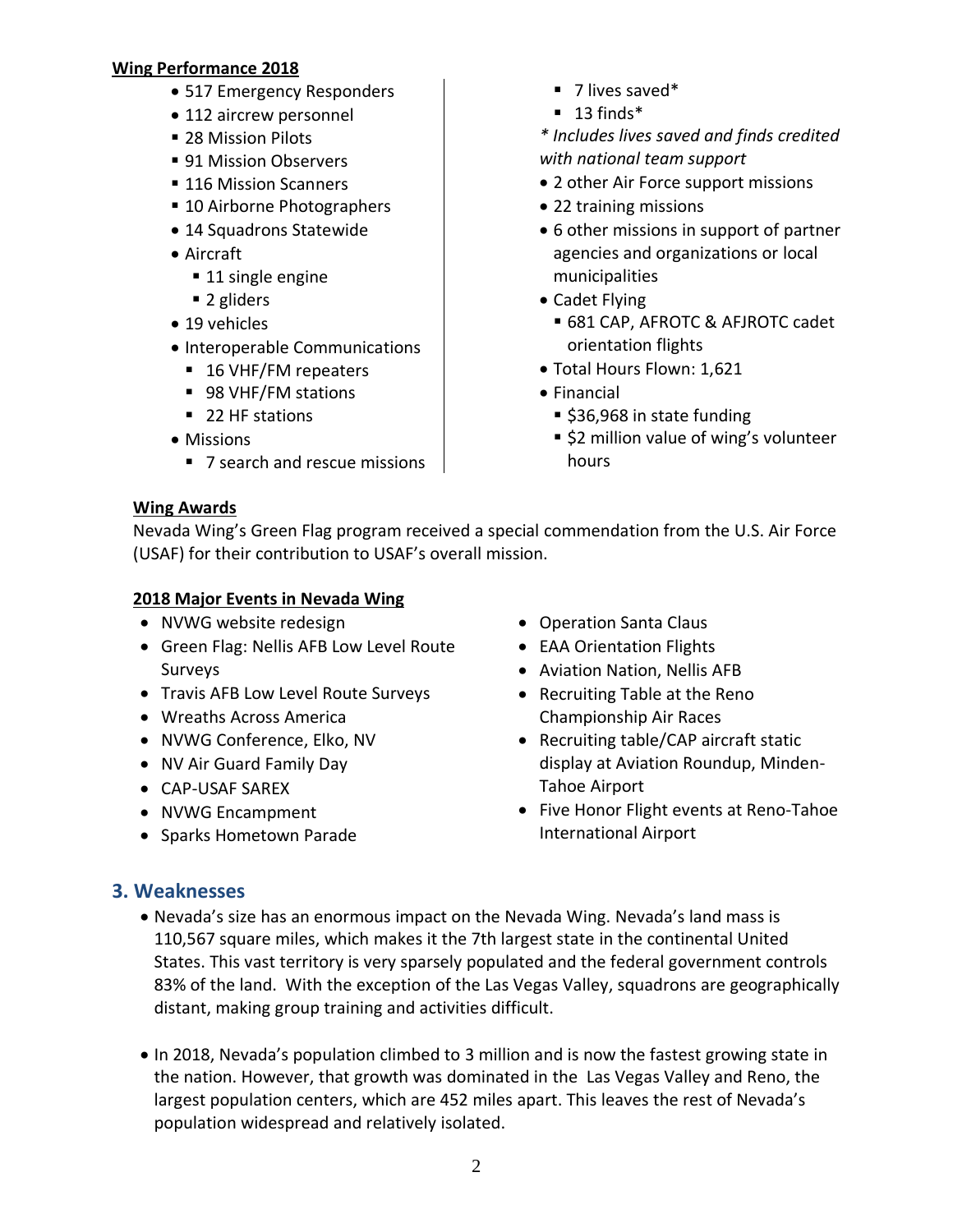- CAP units in the Wing vary in their health, from active dynamic teams to small units that struggle to survive. The need for further training and professional development is constant.
- Many squadron PAOs are inexperienced in the functions of the Public Affairs program. This is a familiar theme in other wings across the region and nation.
- The demands of current and prospective members and other available activities that can and do impact a division of available time.
- Many CAP members serve in multiple positions, thereby spreading their time between responsibilities and, in some cases, reducing the ability to function at their best in one position.

# **4. Opportunities:**

- **a. Nevada Wing is involved in Emergency Services, Aerospace Education, and Cadet Programs and has been involved in many missions and activities in the last year that reflect well on the organization. The Wing has made strides in mutual support, interoperability and training. For such achievements to occur, many other actions must happen behind the scenes:**
	- Continued work with Nevada funding sources to improve support for wing programs.
	- Wing members participating on local emergency management committees.
	- Support for travel around the wing provided for training and assistance.
	- Digital tools implementation improved to strengthen infrastructure.
	- Increase professional development opportunities for PA staff at the wing and squadron level.
	- Offer PA/PIO training at annual Nevada Wing conference.

# **b. Community Outreach:**

- Develop professional relationships with local and state emergency service managers and staff.
- Develop community service/outreach opportunities.
- Identify and maintain relationships with broadcast, print, and online media statewide.

# **c. Promotion & Publicity: telling the story of CAP/NVWG effectively using traditional, electronic, and social media channels.**

- Civil Air Patrol is pulling away from "America's Best Kept Secret." Public Affairs describes the actions CAP is taking to shape perceptions of its brand and develop relationships with its customer base, target audience, partners, and other important stakeholders.
- Our customers, members, and prospective members want to trust the brands they do business with — and nothing builds and fosters trust like public relations.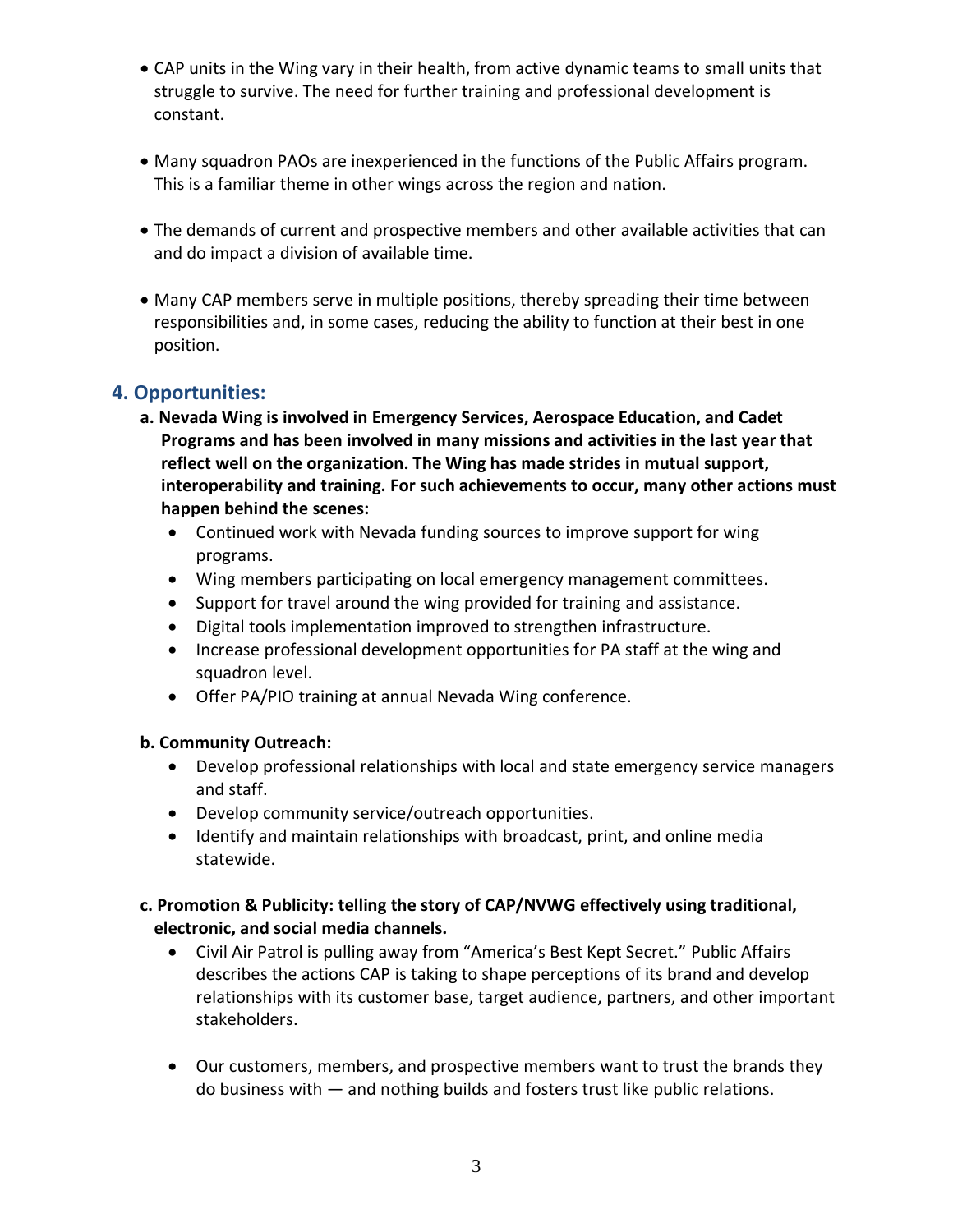- A professional appearance and well-strategized branding will help Nevada Wing build trust with consumers, potential clients and customers. People are more likely to do business with a company that has a polished and professional portrayal.
	- Increase awareness of the CAP brand among local and state government, the media, aviation organizations, the military, business, industry and civic groups.
	- Recognize members' accomplishments.
	- *Silver Wings Over Nevada* Refresh layout and design/move to digital format.
	- Ensure squadron and members social media accounts are compliant with standards set forth in CAPR 190-1 and CAPP 152.

# **5. 2019 Goals and Objectives**

# **GOAL 1: The Wing PAO will actively support the Wing Commander's goals for the Wing.**

**Description:** The Wing Commander and the Wing PAO, as the Commander's delegate, are the official spokespersons for the Wing. The Wing Commander works closely with the Wing PAO to ensure the Commander's actions and the PAO's message are congruent and will yield the desired effect. This includes emergency management and non-emergency activities.

#### **Strategy:**

- The Wing PAO and the Commander shall communicate regularly, whenever possible in person and at least monthly, about Public Affairs opportunities and challenges.
- Besides supporting the PAO while following the Commander's instructions and guidance, the Commander can help the PAO by facilitating participation in all public affairs training available, thus empowering the PAO to acquire, increase or reinforce necessary knowledge and skills essential for optimum job performance.
- The Wing PAO shall offer presentations/briefings to business and industry, trade and civic groups; set goal of conducting at least two presentations per year.
- The Nevada Wing encourages subordinate units to seek out all local marketing opportunities to promote CAP. These opportunities may include open houses, school events and assemblies, local community activities, print advertising, local radio and television public service announcements, and speaking opportunities with service clubs, i.e The Ninety Nines, Boys and Girls Club, Kiwanis, Rotary, etc.

#### **Measures of Success:**

- New member Wing-wide increase over 12-month period
- Measurable increase in external media coverage
- Documented reciprocity between CAP and governmental agencies and civic groups.

#### **This Goal Supports the Following Wing Objectives: MISSIONS**

- 1. Expand the Wing's portfolio of missions.
- 2. Enhance the effectiveness of Wing training.
- 3. Increase our presence in local communities.

#### **MEMBERSHIP**

- 1. Improve member retention.
- 2. Enhance the membership experience.
- **3.** Deepen the pool of prospective Wing leaders.

### **PROGRAMS**

- 1. Develop our capabilities to support all three mission areas.
- 2. Promote Wing leadership in aerospace and STEM education.
- 3. Improve members' participation in Wing programs.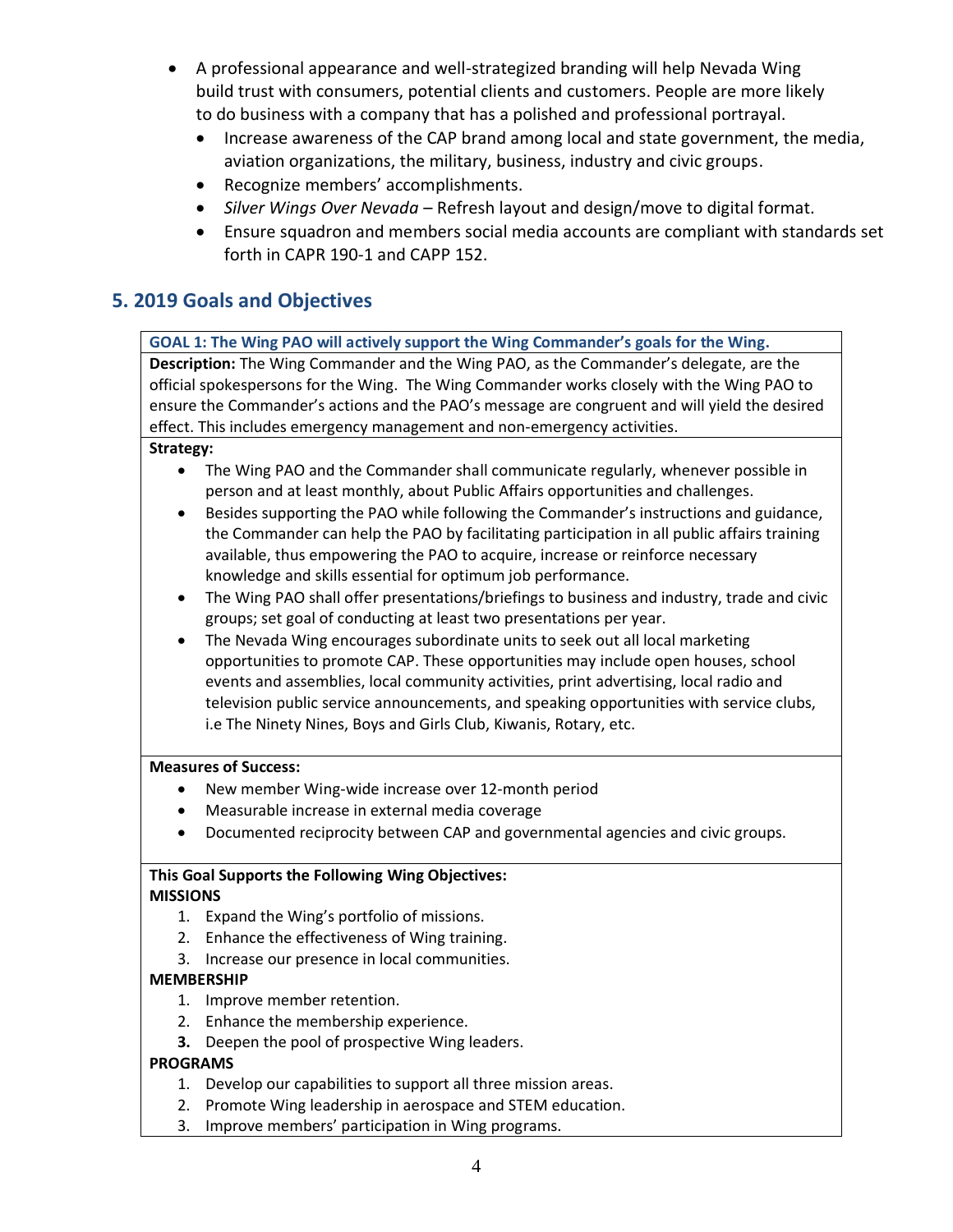**GOAL 2: Provide Public Affairs support for Wing and Wing-sponsored events and activities.**

**Description:** At any level of command, the PAO is responsible for telling the CAP story and maximizing publicity for the unit and its activities. In all PA work, the emphasis needs to be on unit members, their CAP activities (especially those on behalf of the community), and the resulting benefit to the community, the state and the nation. The PAO works with the Recruiting and Retention Officer to promote higher morale, better retention, and attract new members to the unit.

#### **Strategy:**

- Prepare and distribute news releases for each significant event.
- Strive to obtain quality photography to illustrate news releases and newsletter articles.
- Arrange for news and photographic coverage of ceremonies, public events and official visits of dignitaries.
- Screen all news items and photographs prior to official release.
- Initiate and prepare responses to information requests.
- Branding: use the NHQ approved formats and templates to help ensure a consistent and professional look.
- Use social media effectively.
- The Wing PAO will call, visit and email unit PAOs to determine and provide support for their public relations activities, including air shows, dedication events, local flying programs, flight history clubs, volunteering in the community, and promotion of membership drives and events.
- Seek opportunities to work alongside military PAOs.

#### **Measures of Success:**

Wing PAO will track the number of releases/articles issued to Nevada media and to the CAP NHQ *Volunteer* magazine and NVWG publication *Silver Wings Over Nevada.* Success will be achieved if a combined minimum of four (4) news releases and/or articles are issued in a single calendar year.

#### **This Goal Supports the Following Objectives:**

- 1. Increase public awareness of CAP, its local, state, and national missions and its contributions to the nation.
- 2. Promote cooperation between CAP and other aviation organizations, the military, business, industry, and civic groups.
- 3. The Wing PAO will monitor updates/postings to the Wing website and social media venues. Success will be achieved if there is an aggregate minimum of two updates per week on Twitter, two updates per week on Facebook, two updates per month on the Wing website.

**GOAL 3: Develop a trained, readily deployable force of Public Affairs volunteer professionals who are resourced, capable, and organized to conduct and maintain a timely flow of accurate, balanced information to CAP members, the media, and the public.**

**Description:** Progression through the PAO specialty track requires PAOs to train as PIOs; therefore, all of the PAO(s) will be either qualified as a PIO or actively training to become a PIO.

#### **Strategy:**

- Nevada Wing PAO will work with the unit commanders to ensure that each unit has a PAO assigned within the unit.
- Conduct quarterly PAO teleconference meetings.
- Promote and use CAP.news as a resource.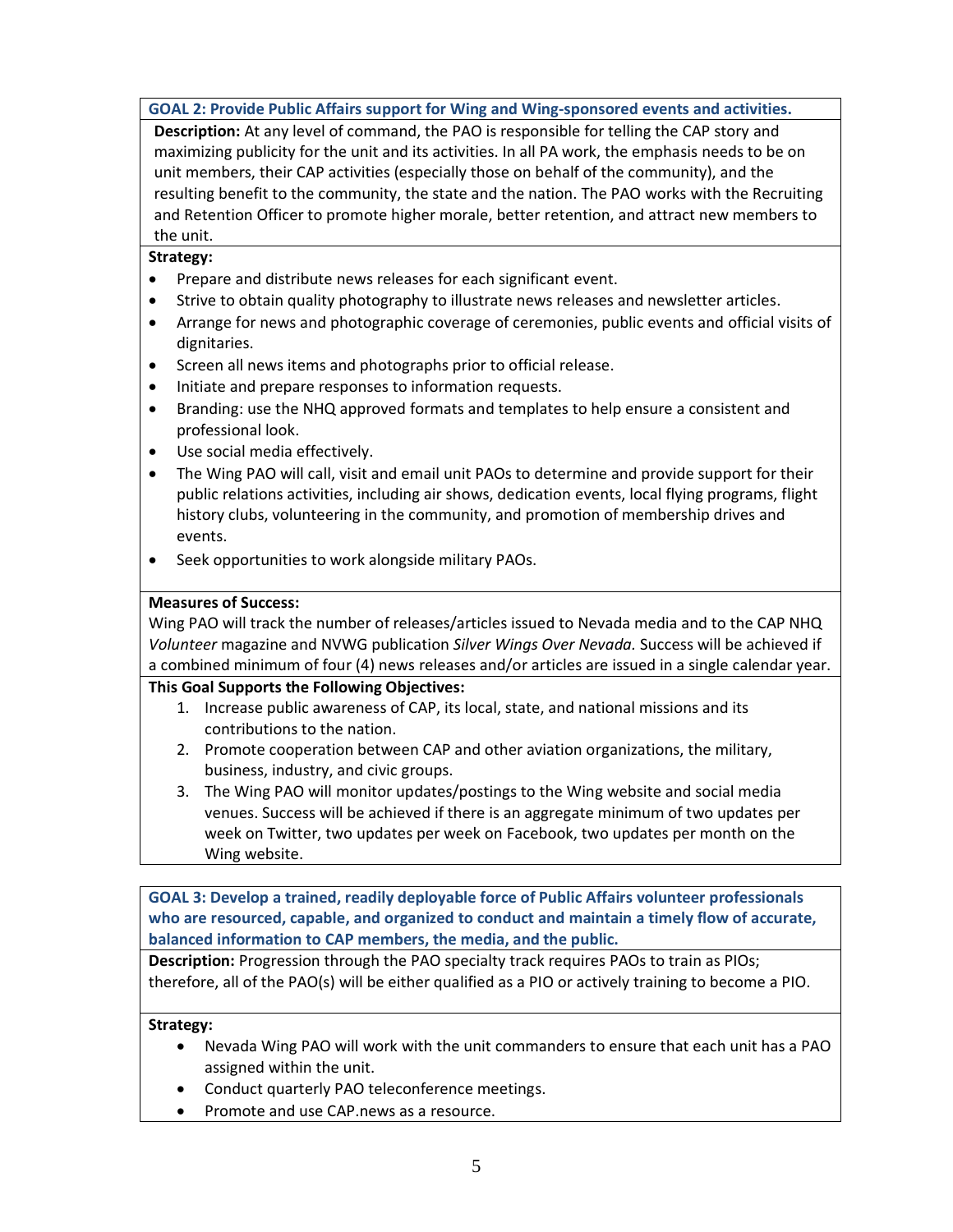- The PAO's technical expertise in conjunction with the Commander's leadership would ensure creation and maintenance of an effective, proactive and professional Public Affairs Program in the unit.
	- The Wing PAO will endeavor to run a workshop for squadron PAOs once a year, perhaps during Wing conference.
	- Encourage and enable PAOs to attend training workshops, both onsite and online, through CAP and other external outlets.

#### **Measures of Success:**

- The successful completion of the training session, along with all 12 units having a PAO assigned and working towards the PAO specialty track.
- One conference call quarterly.
- A minimum of two (2) emails sent by the end of the calendar year advising unit-level PAOs of training opportunities.
- Training for PAOs/PIOs was incorporated into at least two-thirds of all SAREXs.
- Six units have submitted an annual PA Plan to the Wing PAO.

## **This Goal Supports the Following Objectives:**

- Provide leadership, supervision and guidance to Public Affairs Officers at all levels of the organization, with an emphasis on mentoring Unit PAOs while respecting the chain of command.
- Organize and lead a volunteer National Public Affairs Team that helps accomplish the objectives of the Public Affairs Program as outlined in CAPR 190-1 and this plan.
- Develop and implement public affairs training programs that will give PA Managers, Public Affairs Officers (PAOs) and Public Information Officers (PIOs) the knowledge and skills they'll need to succeed.
- Use the basic principles of Project Management & the 4-Step Planning Process in all volunteer directed/led projects.

**GOAL 4: Ensure the Wing and subordinate unit websites are a valued source of information/promotion for CAP members and the public.**

**Description:** Because the public is able to receive greater quantities of information through proliferating outlets, the demand for electronic information has increased dramatically.

- The Wing website is not only an internal communications and retention tool, but is a major recruitment and informational tool for prospective members and other interested parties inside and outside of CAP.
- The Wing PAO will manage a functional Wing website that provides timely news and information about local, county, statewide and national CAP initiatives.
- The Wing PAO will exercise oversight of all Wing website content to ensure the content reflects positively on the Nevada Wing and CAP.

#### **Strategy:**

• **Encourage** *all* **subordinate units to establish their own online presence based on the National template.**

#### **Measures of Success:**

- A new wing website launched in March 2019. <https://nvwgcap.org/index.html>
- Nellis Senior, Humboldt County Composite, and Tahoe Truckee Composite squadrons have all launched new websites in 2019 (based on the National website template).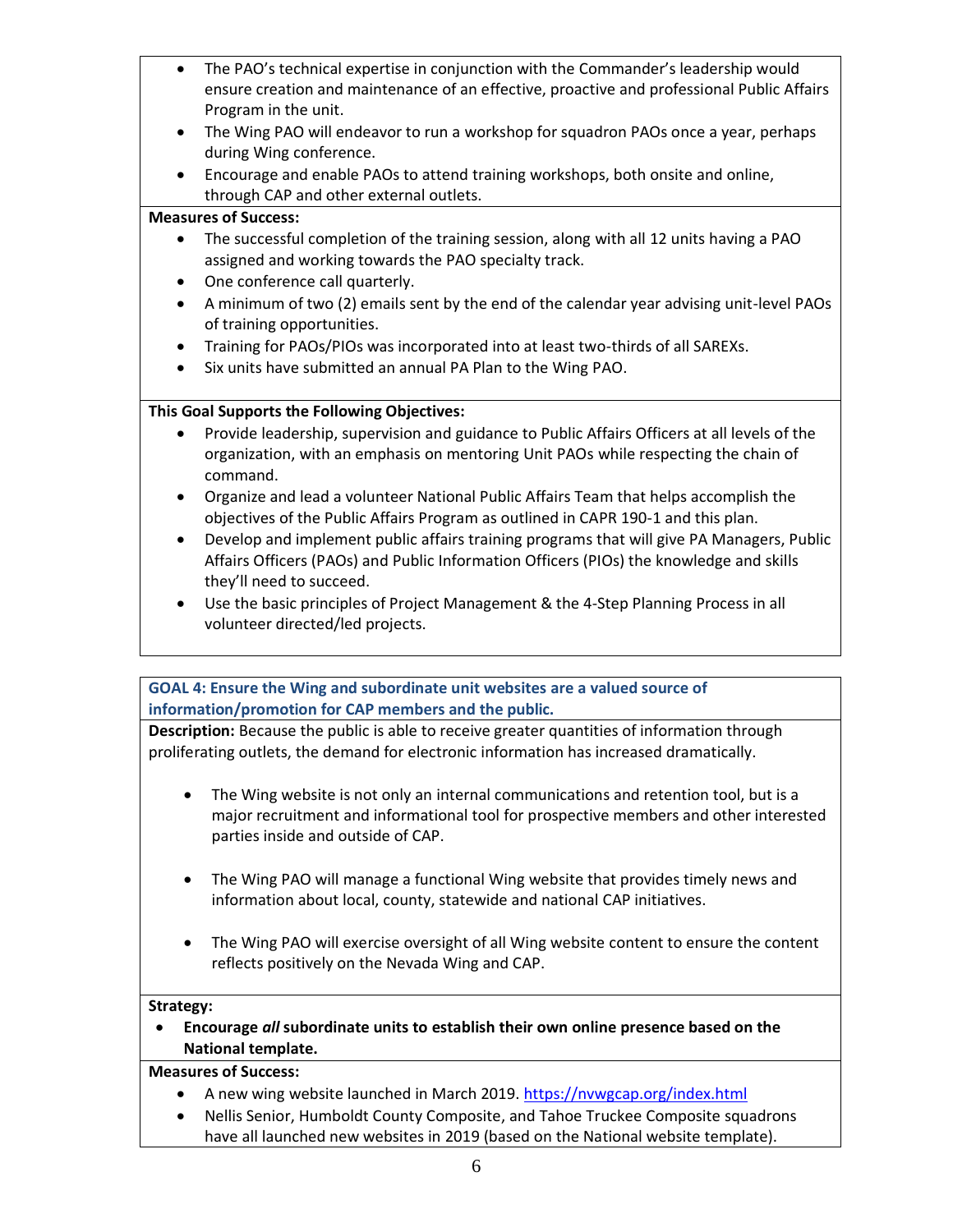#### **This Goal Supports the Following Objectives:**

- 1. Increase public awareness of CAP, its local, state, and national missions and its contributions to the nation.
- 2. Promote cooperation between CAP and other aviation organizations, the military, business, industry, and civic groups.
- 3. Improve member retention.
- 4. Enhance the membership experience.

**GOAL 5: Encourage and facilitate consistent communication and sharing of information between the Wing PAO and subordinate squadron PAOs.**

**Description:** For most of its existence, Civil Air Patrol has relied on a team of volunteer Public Affairs Officers. This has produced good outcomes but we can and should be doing more.

As CAP is being called upon to participate in more and more special events, there needs to be better communication and coordination of information so the events can be promoted.

#### **Strategy:**

- PAOs in Nevada Wing meet quarterly with the Wing PAO via existing Wing GoToMeeting account.
- Pacific Region Director of Public Affairs is always invited to participate.
- Encourage Unit PAOs to submit entries for the Balsem Award(s).
- Consider one in-person Public Affairs staff meeting each year, perhaps during the NVWG Conference.
- Share this NVWG PA plan with unit Commanders and PAOs.

#### **Measures of Success:**

- 1. Documented meeting minutes
- 2. Documented invitation to participate and listed among meeting attendees.

### **This Goal Supports the Following Objectives:**

- Provide leadership, supervision and guidance to Public Affairs Officers at all levels of the organization, with an emphasis on mentoring unit PAOs while respecting the chain of command.
- Ensure that PAOs within the NVWG, CAP leaders and members are informed, as appropriate, of Public Affairs plans, objectives, initiatives, and program successes.
- Organize and lead a volunteer National Public Affairs Team that helps accomplish the objectives of the Public Affairs Program as outlined in CAPR 190-1 and this plan.
- Develop and implement public affairs training programs that will give PA Managers, Public Affairs Officers (PAOs) and Public Information Officers (PIOs) the knowledge and skills needed to succeed.
- Use the basic principles of Project Management & the 4-Step Planning Process in all volunteer directed/led projects.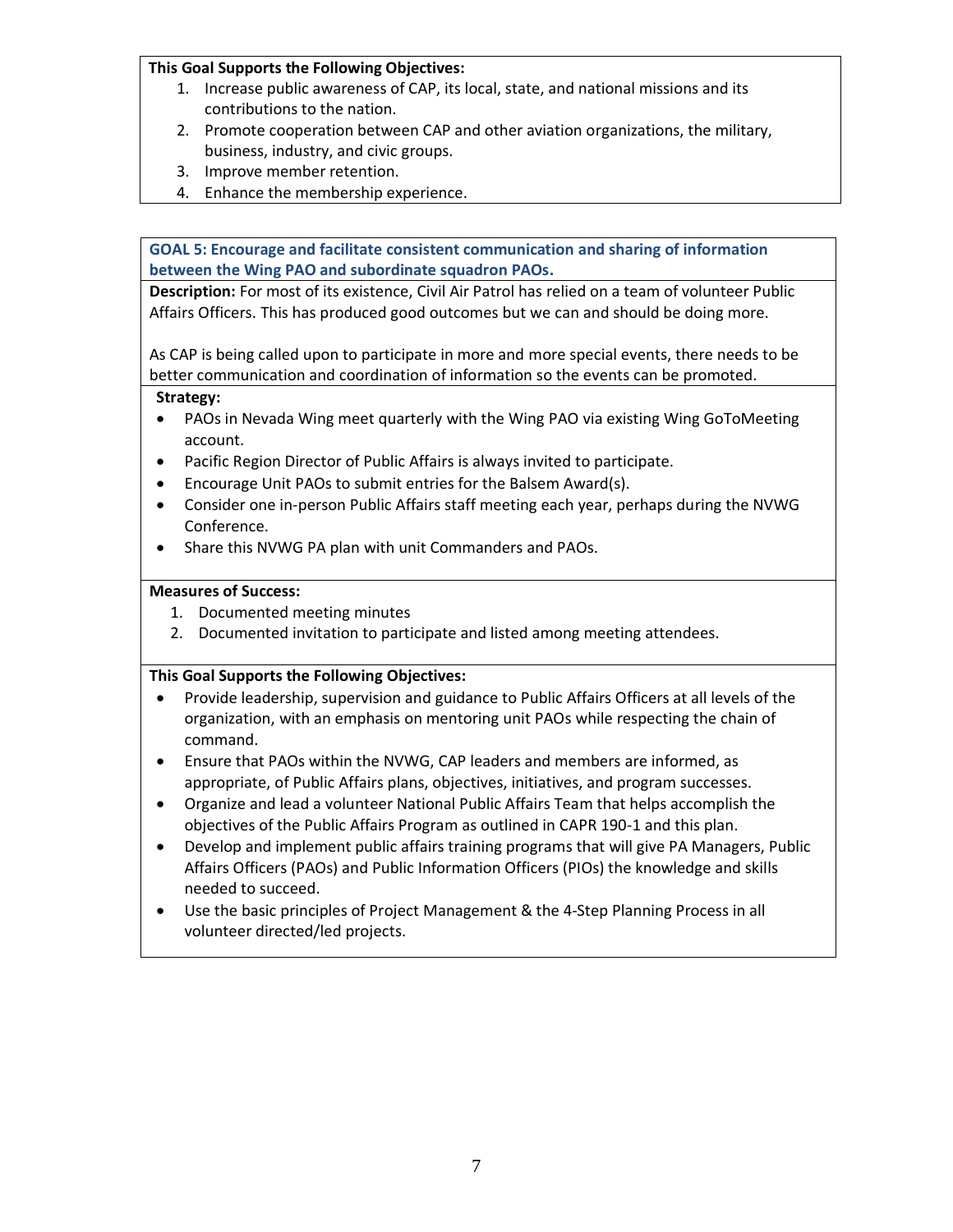**GOAL 6: Raise awareness of CAP activities and members that positively reflect our Core Values using social media.**

#### **Description:**

Social media has grown to be a key communications tool. It will help Civil Air Patrol strengthen ties with members and the local community. Social media offers anyone with an Internet connection the opportunity to see into our world and decide if they share our values and interests. It is a place where audiences go to form an impression. With friends and a few trusted brands, social media users share and comment and interact to the extent that their lifestyles allow. Therefore, Nevada Wing must take great care in developing the content that will form our online reputation by earning trust, establishing valuable relationships, and building branding awareness.

#### **Strategy:**

- Wing PAO to appoint a Wing social media specialist. This appointee does not necessarily have to be in the PAO specialty track.
- Encourage all CAP members to understand how to use social media properly in terms of official capacity and personal use. This includes Senior and Cadet members.
- Encourage members to be consistent in terms of official CAP branding, tagging, photography, and monitoring local social media pages.
- PAOs regularly update their squadron social media channels and websites. Information is not to be more than three months old. Periodically inspect members' personal Facebook pages to enforce compliance.
- PAOs should regularly monitor their members and squadrons social media channels to ensure compliance with CAPR 190-1 and CAP 152.
- Periodically inspect unit websites to enforce compliance.

#### **Measures of Success:**

- A Wing social media specialist is appointed and active.
- Wing PAO verifies subordinate units' websites and social media channels are compliant.

#### **This Goal Supports the Following Objectives:**

- Increase public awareness of CAP, its local, state, and national missions and its contributions to the nation.
- Promote cooperation between CAP and other aviation organizations, the military, business, industry, and civic groups.
- Improve member retention.
- Enhance the membership experience.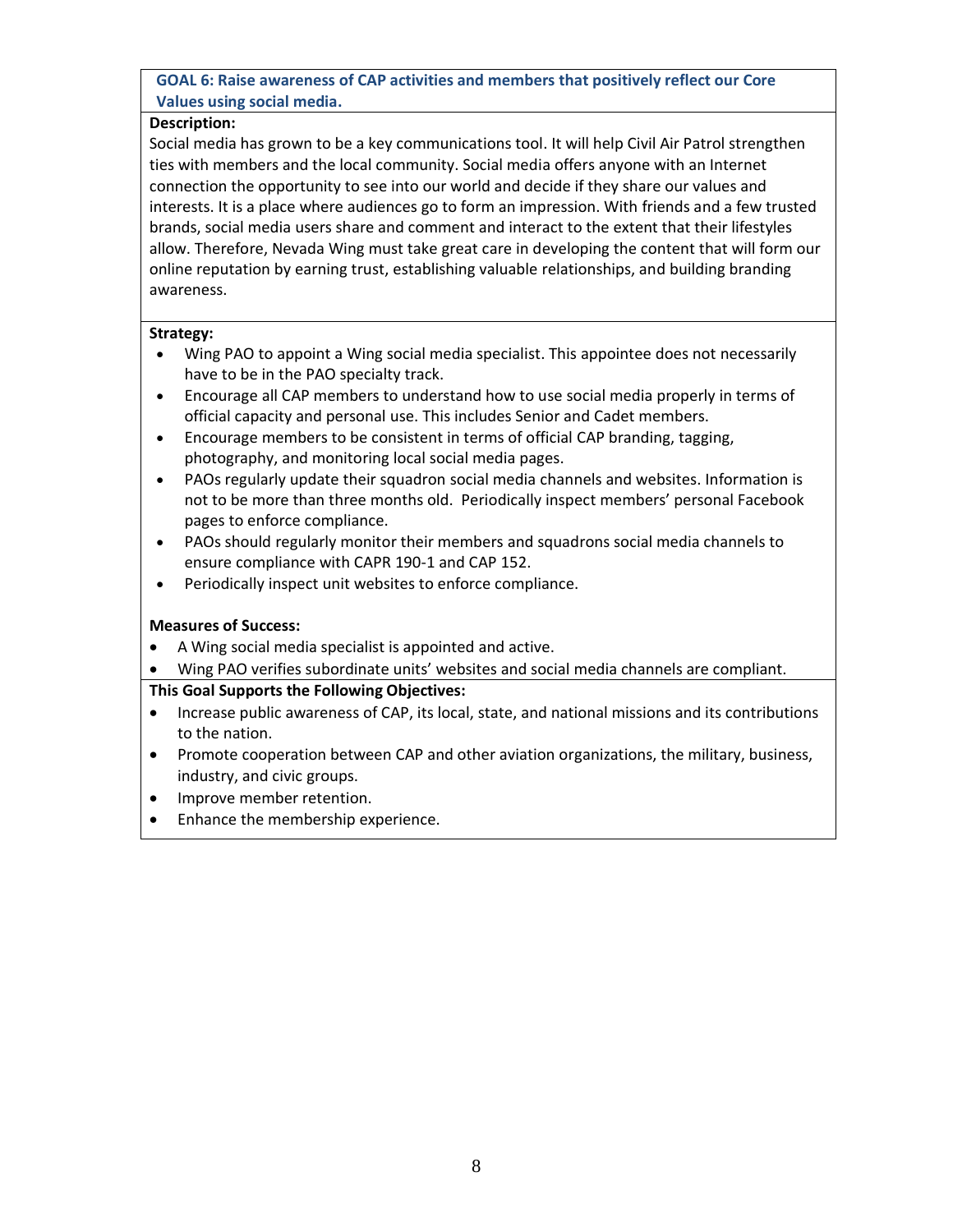# **5. Evaluation of 2018 Goals:**

**GOAL 1:** *Successful The Wing PAO will actively support the Wing Commander's goals for the Wing.*

- The Wing PAO received the Wing Commander's goals at the Wing Conference.
- The Wing PAO and Wing Commander met together only twice over the course of the year. Therefore, effectiveness evaluation was not possible.
- More frequent focused strategic meetings are needed in the future to better evaluate and revise the Wing's goals as needed.

# **GOAL 2:** *Successful Provide Public Affairs support for Wing and Wing-sponsored events and activities.*

- A. Highlighting our accomplishments to external audiences markets our capabilities to organizations that require cost effective solutions to meet mission needs.
	- Wing social media channels (Facebook & Twitter) is the major vehicle to reach out external audiences.
	- The Wing website is regularly utilized to publicize major wing events and provides information about the wing, its squadrons, events, and contacts. Every effort is made to ensure the website is current, relevant and accurate.
	- Local media was regularly invited to cover events whenever possible. Events can include, but not limited to, open house, encampment graduation, aerospace activities, etc.
	- A recruiting table was at the following events: Reno National Championship Air Races, Aviation Roundup, and Aviation Nation.
- B. Highlighting our accomplishments with our internal audience serves a similar purpose and boosts esprit de corps.
	- Wing social media channels (Facebook & Twitter) is the major vehicle to reach out external audiences.
	- The Wing website is also utilized to publicize major wing events and provides information about the wing, its squadrons, and contacts. Every effort is made to ensure the website is current, relevant and accurate.

# **GOAL 3:** *Marginally Successful*

*Build a trained, readily deployable force of Public Affairs volunteer professionals, resourced, capable and organized to conduct maintain a timely flow of accurate, balanced information to members, the media, and the public.*

• The Wing PAO established quarterly Public Affairs meeting via GoToMeeting in 2017. There is a guest speaker at each meeting. Attendance and participation are sketchy at best.

# **GOAL 4:** *Marginally Successful*

*Ensure the Wing and subordinate unit websites is a valued source of information/promotion for CAP members and the public.*

• The Wing website was redesigned and launched in early 2019. Elements include better organization, interesting graphics and photographs, and is much easier for our audiences